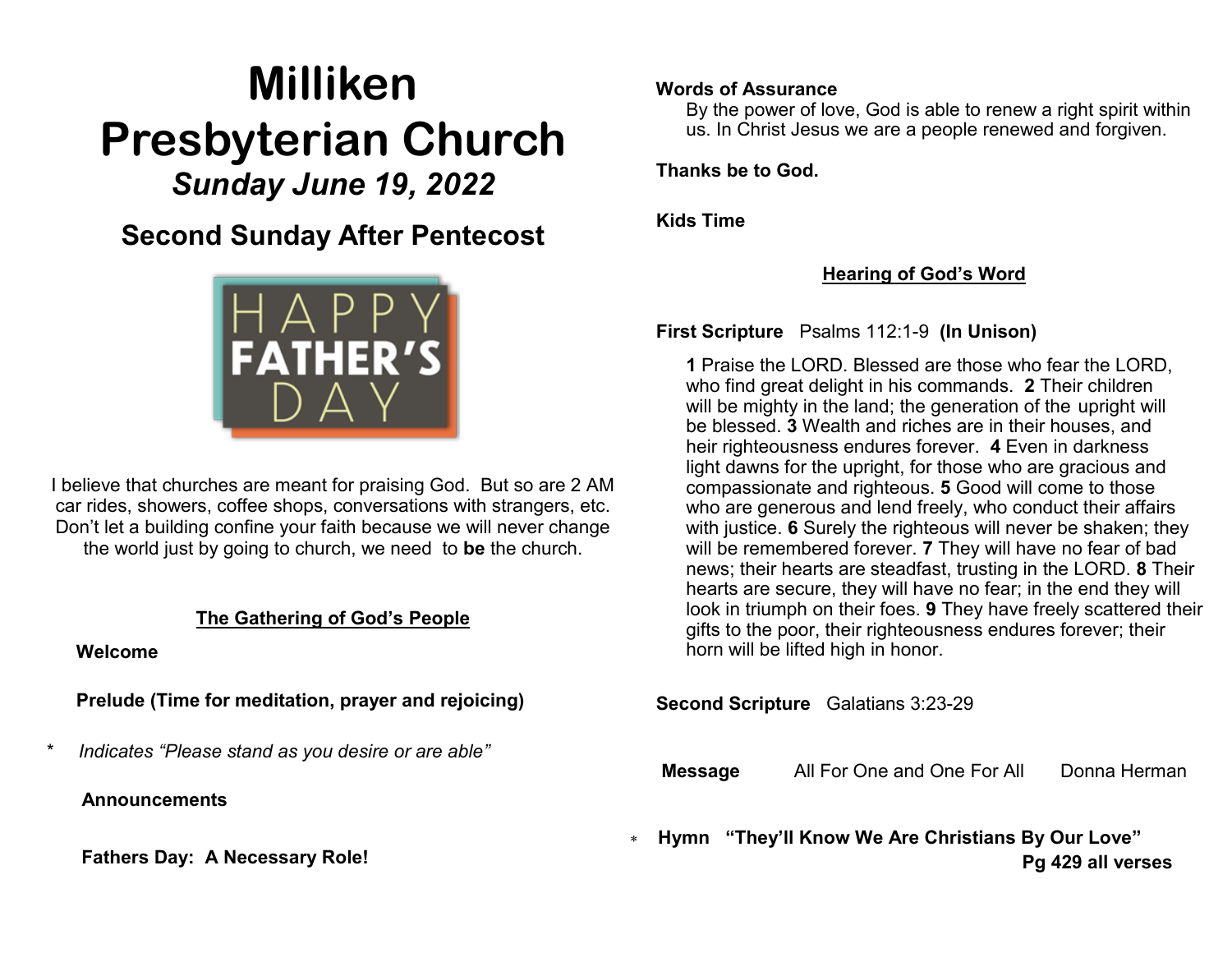**Call to Worship**

We come as children of God. **We come, sometimes unsure where to seek God's presence.**  The wind blows, **but God is not the wind.**  The earth quakes, **But God is not the earthquake.** The fire burns, **but God is not in the flame.** There is nothing but utter stillness. **God is there in the silence.** In the silence we wait for God. **God is with us now!** *(Remain in silence for a few moments before moving to the next element of worship)*

- **\* Prayer**
- **\* Hymn "Faith of Our Fathers" Pg 404 all verses**

#### **Call to Confession**

#### **Prayer of Confession**

 **Infinitely Loving One, God of our lives, we trust in you, but you can put your trust in us? You have made beauty that fades and returns to dust so that beauty might blossom anew. We have made soda bottles and fast food trays, auto bodies and nuclear reactors that last beyond usefulness and then poison the earth. You have called creation a community to be loved while we have seen it as a slave to be mastered. You have created abundance to be shared by all that breathes, and we have stored resources while people starve. Forgive us for not seeing, for despairing, for going along with the crowd. We long to walk tenderly upon your earth.**

 A *time of silence. . .* In Christ's name we pray. **Amen**

#### **Responding to God's Word**

#### **Call to Offering**

Our lives have been blessed by flowing waters and harvests of fruits. Let us share our harvests with you and your world.

**Doxology** "Praise God From Whom All Blessings Flow"

### **Prayer of Thanksgiving**

**Generous God, you are always with us, always caring for us, always drawing us together. We are so grateful for your loving presence. We bring gifts before you today, that this offering may reach out in love to your people everywhere.**

#### **Our Mission Statement**

**Our Mission is to reach out and actively engage with others by sharing our Christian faith, worshiping, studying the Bible, praying, and serving God in our families, our communities, and our world.**

 **Prayers of the People followed by the Lord's Prayer** 

 **Hymn of the Community "Glorify Thy Name" verse 2 only**

#### **Sending and Benediction**

Let us go forth in courage and strength  **It is no longer we who live, but Christ lives in us!** Let us go forward in faithfulness and love! **Lead us, O God, in your righteousness, and make our way straight before us.**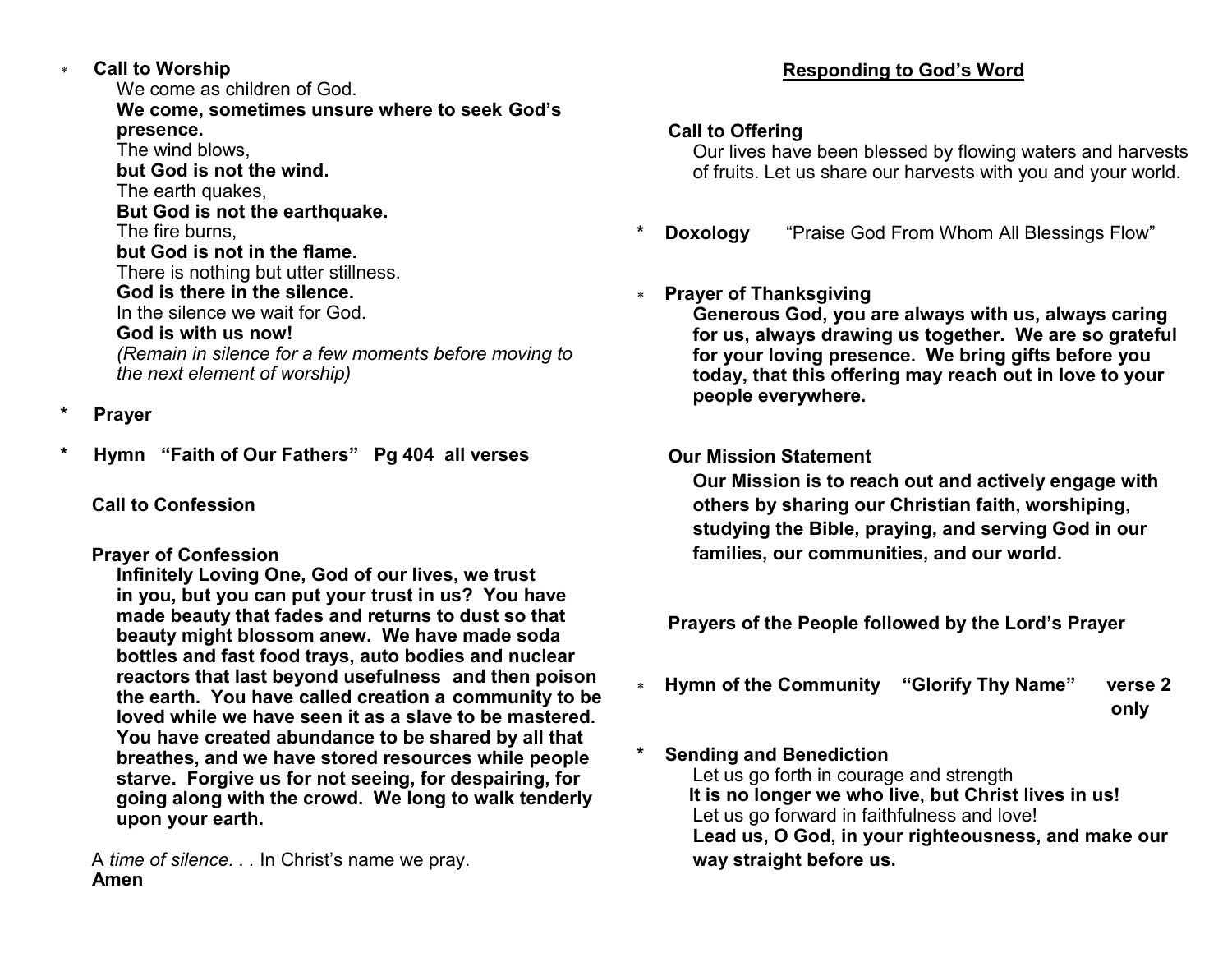

#### **Prayers for Church Missions and Ministries 6-12-2022**

May we continue to find new ways to encourage one another, hold up one another in prayer, and share the gospel message as we look forward to welcoming our new pastor and his family. Let us show one another love, compassion, respect, and a Christ-like attitude always. Please pray for Pastor Mark and Debbie as they close out their time with their current church family and move home to Colorado. We continue to be grateful for the PNC as the Holy Spirit led them to our new pastor. We are also grateful for the Trustees who are working hard to get the manse ready. Pray that there will be plenty of help to move them in on the 23 $^{\text{rd}}$ .

#### **Praises!**

*Dixie Smith shared some big praises this week. After 796 days of fostering her, son Eric and Natalie were able to officially adopt Bella on Wednesday. (She was with us in worship on Easter Sunday with Grandma.) In addition to that, daughter Crystal is pregnant and due in December. They are so excited about both grandbabies! Love and Congratulations to all of you.*

Karen and Albert Kammerzell's son-in-law, Justus Petit, is getting a little better every day. Please continue to pray for complete healing – that he'd be strengthened and that there would be no complications after his difficult surgery.

*Phyllis Nelson is home and doing well after complete hip replacement. She is sore, but does not have a lot of pain. A couple of her grand daughters are staying with her to help.* 

#### **Prayers for Health, Healing, and those Grieving**

*Please remember Scott and Amanda Nix and their kids in prayer as they grieve the loss of both Scott and Amanda's fathers. This will be a hard week for them. Now they also need to concern themselves with the care of their mothers. Amanda's mom seems to be doing well in Georgia with Amanda's sister. Scott's mother has a tri level and can't do stairs. Please pray.*

Continue prayers for Debbie Hutton – for her strength and healing as she continues to recover from back surgery and trying to move on top of that.

*Please hold the Hook family in your prayers as they continue to grieve the loss of Dave's mother.*

LeeAnn says that Roy's tonsillectomy went well. He is home but in a lot of pain. Tonsillectomies are always rough for adults. Please pray for rapid improvement and healing!

*Please continue to pray for Ada, Linda Daly's granddaughter. (Due to a cancellation, they were able to get her into the specialist she would not have been able to see until September. He spent a lot of time listening to her, adjusted her meds and gave them hope for the first time in a long time.) Linda is back east for a few days and will be able to see her this weekend. She'll update us.* 

Continue prayers for Phyllis Nelson's cousin, Linda. They have told her that her cancer is stage 4. She met with her oncologist and established a plan this week. This is a slow growing cancer. She will not have to do chemotherapy. They are giving her some shots and other medication.

*Please keep a co-worker of Kristin Eidson's - Derik and his wife, Joslin in prayer in the days ahead. They are continuing the IVF process as she takes the prescription meds for the pituitary tumors they detected recently. There is a lot of stress as they await the end results. Let's continue to hold this young couple in prayer.*

Please keep Stan and Donna Herman in your prayers. Pray that Stan will continue to strengthen and stabilize, and pray for Donna in everything she does to help our Church family at this time. We will be celebrating Donna the last Sunday of this month.

#### **Prayers for those who face challenges every day**

#### *Pray for the people of Ukraine!!*

Please continue to hold Jim and Julie Betts in your prayers. Pray that Julie's health is strengthened every day and that Jim has the energy needed to care for her. May they feel our prayers.

*Jo asks that we continue to remember Jim Keller and his ongoing health concerns that include Alzheimer's. Pray for them both.*

Continue to be mindful of those in our church family who are in care centers. Lift them up in prayer whenever you think of them or take time for a visit.

*Viola Frank and Donna Shable are at Grace Point.* 

Barbara Sloan is at Meadow View. Both places are in Greeley.

**To place requests on the Prayer Chain or church prayer list call or text Becky Selby at (970) 405-2506 or anyone on the Prayer Chain. Need some pastoral care or someone to talk to? Call your Elder, or Deacon!**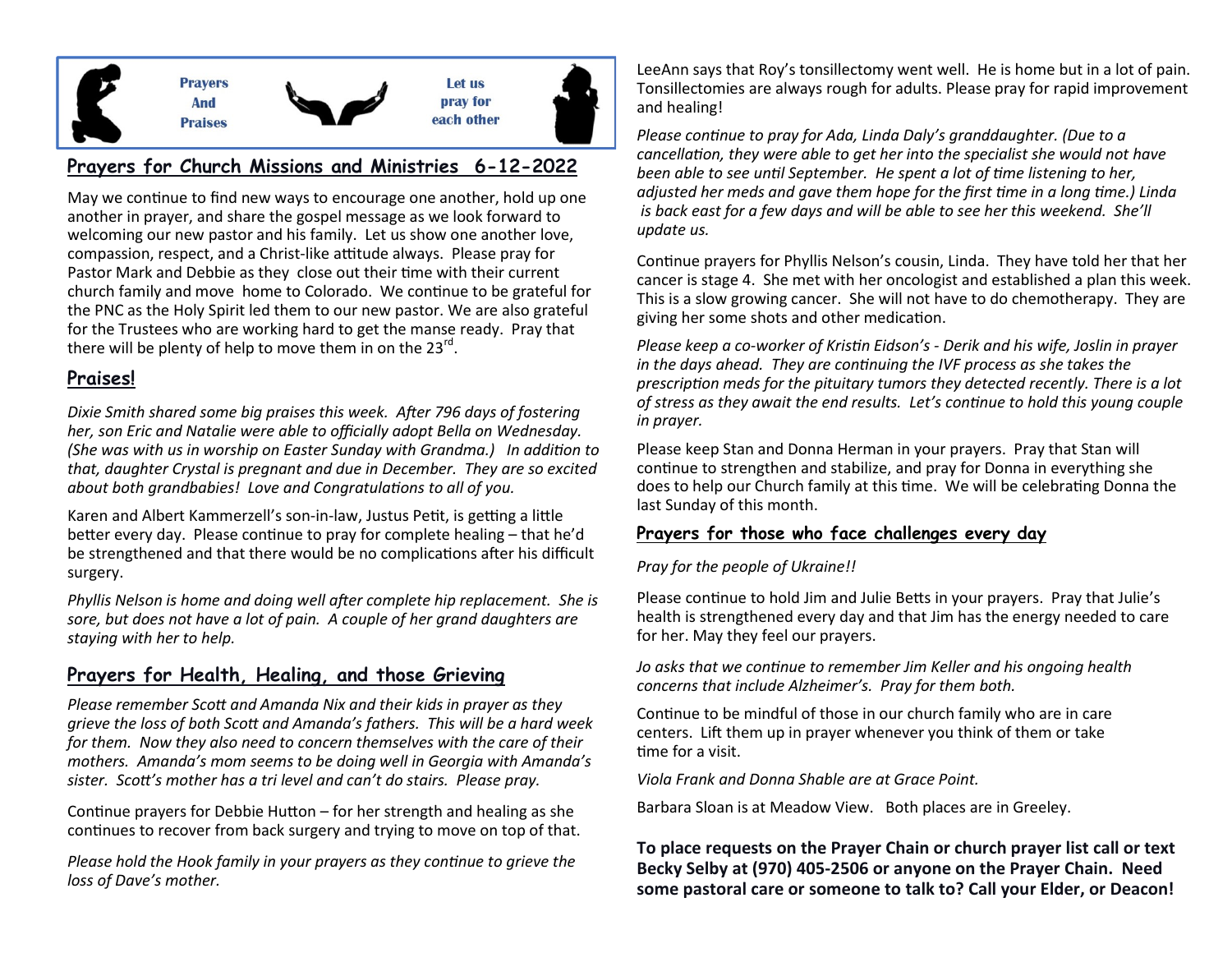

| <b>Wendy Fields</b>            |    |
|--------------------------------|----|
| <b>Madalynn Stoaks</b>         | 18 |
| <b>Anya Wild</b>               | 20 |
| <b>Albert Kammerzell</b>       | 22 |
| <b>Mark William Ehrlick 24</b> |    |
| <b>Margaret Bowker</b>         | 25 |
| <b>Larry Daly</b>              | 26 |
| <b>Mark Ehrlick</b>            | 28 |
| <b>Samantha Wild</b>           | 28 |
| <b>Kami Chase</b>              | 29 |



**Counting Schedule 6-19-2022 Alan and Bill**

|                                    |                              | ng Calend                    |
|------------------------------------|------------------------------|------------------------------|
|                                    |                              |                              |
| June 20                            | 12 - 2 p.m.                  | <b>Food Pantry</b>           |
| <b>June 20</b>                     | 6 p.m.                       | <b>Art Auction Committee</b> |
| <b>June 21</b>                     | 6:30 p.m.                    | <b>Worship Committee</b>     |
| <b>June 22</b>                     | 3:30 - 5:30 p.m. Food Pantry |                              |
| June 26                            | $9:30$ a.m.                  | <b>Worship Service</b>       |
|                                    | June 27 - 30 9 - 11:30 a.m.  | <b>VBS</b>                   |
| <b>June 28</b>                     | 6:30 p.m.                    | <b>Session Meeting</b>       |
| <b>July 3</b>                      | 9:30a.m.                     | <b>Worship Service</b>       |
| July 4                             | 12 - 2 p.m.                  | <b>Food Pantry</b>           |
| July 6                             | $3:30 - 5:30$                | <b>Food Pantry</b>           |
| July 8                             | $10:30$ a.m.                 | <b>Women's Group</b>         |
| July 10                            | $9:30$ a.m.                  | <b>Worship Service</b>       |
| $\overline{\phantom{a}}$ . July 10 | $10:30$ a.m.                 | <b>Deacons Meeting</b>       |
| July 11                            | $10:30$ a.m.                 | <b>Prayer Group</b>          |
| - July 13                          | 6:00 p.m.                    | <b>Christian Ed</b>          |
| July 17                            | $9:30$ a.m.                  | <b>Worship Service</b>       |
| July 18                            | $12 - 2 p.m.$                | <b>Food Pantry</b>           |
| July 19                            | 6:30 p.m.                    | <b>Worship Committee</b>     |

**July 20 3:30 - 5:30 p.m. Food Pantry**